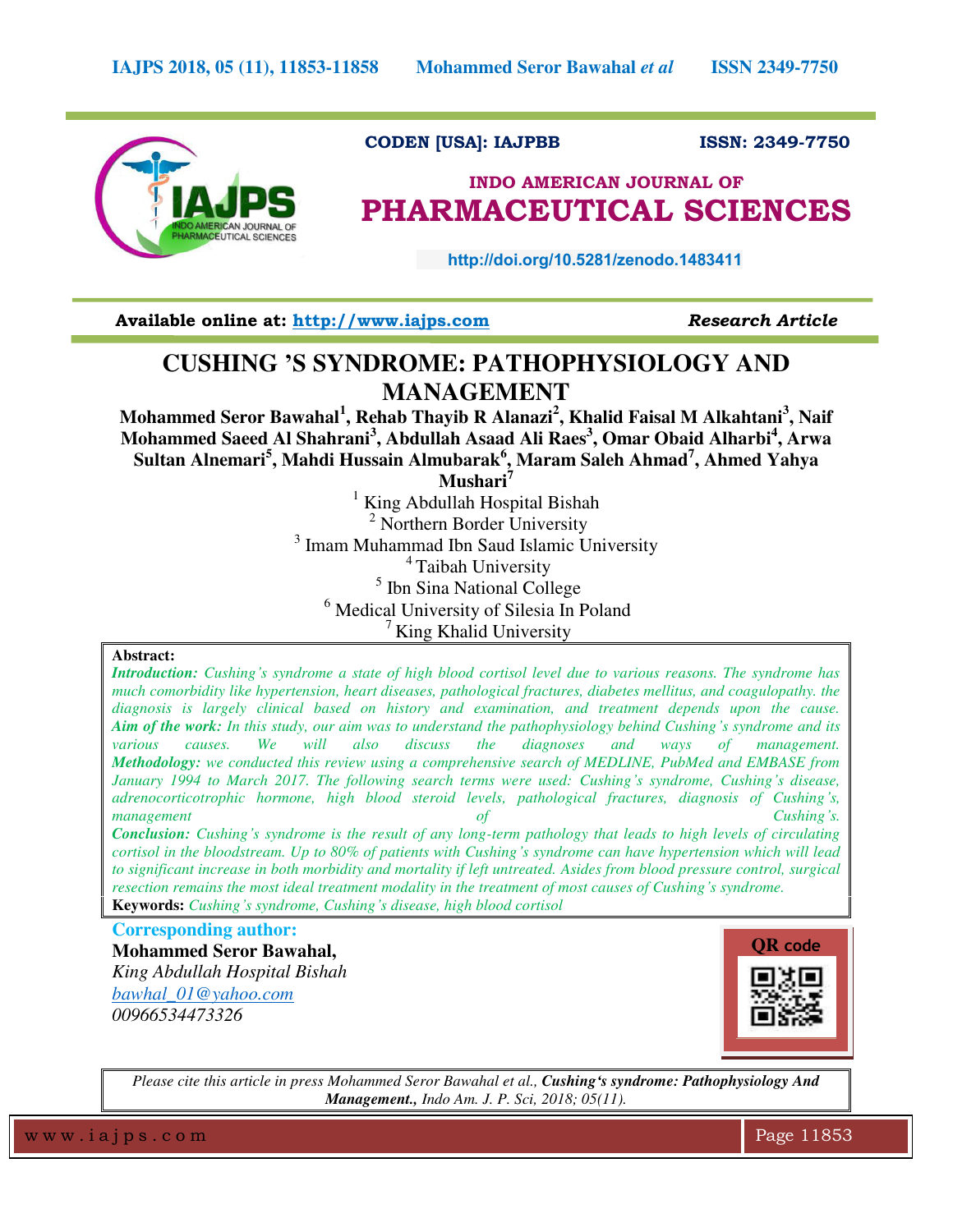## **INTRODUCTION:**

The term 'Cushing's syndrome' is used to describe the pathological status of high cortisol levels that result from increased production of adrenocorticotropic hormone (ACTH), or abnormal adrenal production of cortisol. Cushing's syndrome is known to cause several serious comorbidities and can sometimes be fatal. Associated comorbidities include hypertension, cardiovascular disease, coagulopathy, pathological fractures, diabetes mellitus, and infections. These consequences of Cushing's syndrome make patients at higher mortality risk, even after treatment of the condition. Therefore, it is crucial to early diagnose and properly manage the disease as soon ass possible, to avoid the development of late sequalae that will lead to higher mortality **[1]**.

Generally, the diagnosis of Cushing's syndrome can be made based of clinical manifestations. However, some of these clinical manifestations are non-specific and can be found in the general population. These include increased blood pressure and abnormal weight gain. Therefore, the duration of these manifestations is also an essential information that needs to be obtained and will help distinguish the disease. In addition, when there is high suspicion of Cushing's syndrome, laboratory investigations must be considered to confirm the diagnosis **[2]**.

When a diagnosis of Cushing's syndrome has already been confirmed, the underlying cause of it should be determined. The reason of this is that the most effective treatment of Cushing's syndrome, is the treatment of its underlying cause. Usually, the best treatment is surgery to resect the abnormal tissue that causing the syndrome. When surgery is not feasible, or when there is a recurrent or a metastatic disease, cortisol levels are usually normalized used either pharmacological therapy, or bilateral adrenalectomy **[2]**.

## **Methodology:**

We did a systematic search for blunt abdominal trauma and imaging using PubMed search engine [\(http://www.ncbi.nlm.nih.gov/\)](http://www.ncbi.nlm.nih.gov/). EMBSE, and Google Scholar search engine (https://scholar.google.com). Our search looked for radiology modalities that are used in cases of blunt abdominal trauma. All relevant studies were retrieved and discussed. We only included full articles. The following search terms were used: Cushing's syndrome, Cushing's disease, adrenocorticotrophic hormone, high blood steroid levels, pathological fractures, diagnosis of Cushing's, management of Cushing's

The study was approved by the ethical board of King Abdulaziz University.

## **PATHOPHYSIOLOGY OF CUSHING'S SYNDROME**

## ACTH-dependent Cushing's syndrome *Cushing's disease*

Most causes of Cushing's syndrome are caused by a pituitary tumor releasing abnormally high levels of ACTH; hyperplasia of the pituitary, on the other hand, is relatively rare. A pituitary tumor will increase ACTH serum levels and lead eventually to the development of a bilateral hyperplasia of the adrenal cortex and an increase in cortisol secretion. When serum ACTH levels and cortisol levels are measured in the morning, there show only moderate increase. However, when they are measured in the late evening, they show significant elevations. Having a chronic status of hypersecretion of cortisol will lead to the suppression of the hypothalamic secretion of CRH, and the pituitary secretion of ACTH. The best method to test for endogenous hypersecretion of cortisol is the collection and measurement of 24-hour urinary-free cortisol, as this test will reflect the daily secretion of cortisol **[3]**.

## *Ectopic ACTH-producing tumors*

Moderate to severe elevation in ACTH serum levels can be caused in pulmonary malignancies (most likely small cell carcinoma), foregut and bronchial carcinoids, thymomas, tumors of the pancreatic islet cells, thyroid medullary carcinomas, and pheochromocytomas. This hypersecretion of ACTH will similarly lead to development of hyperplasia of the adrenal cortex, and abnormal secretion of corticosteroids. Similar to Cushing's disease, excretion of cortisol in the urine will also be high in this case. Later, these high levels of cortisol will lead to the suppression of the hypothalamic-pituitary axis with decreased secretion of ACTH. However, the secretion of ACTH from these ectopic tumor tissues will not be regulated by the hypothalamic-pituitary axis **[4]**.

In such cases, clinical manifestations of high cortisol levels will start rapidly with dramatical increase in severity. Patients will soon start to have significant weight loss, generalized weakness, increased blood pressure, decrease potassium levels, diabetes mellitus, and hyperpigmentation. However, patients do not usually show cushingoid features because of the relatively short duration of the pathology **[4]**.

#### *Ectopic CRH syndrome*

In cases where there is an abnormal secretion of CRH from an ectopic tumor out of the hypothalamus, hyperstimulation of the pituitary occurs that will lead to hyperplasia of the corticotroph cells of the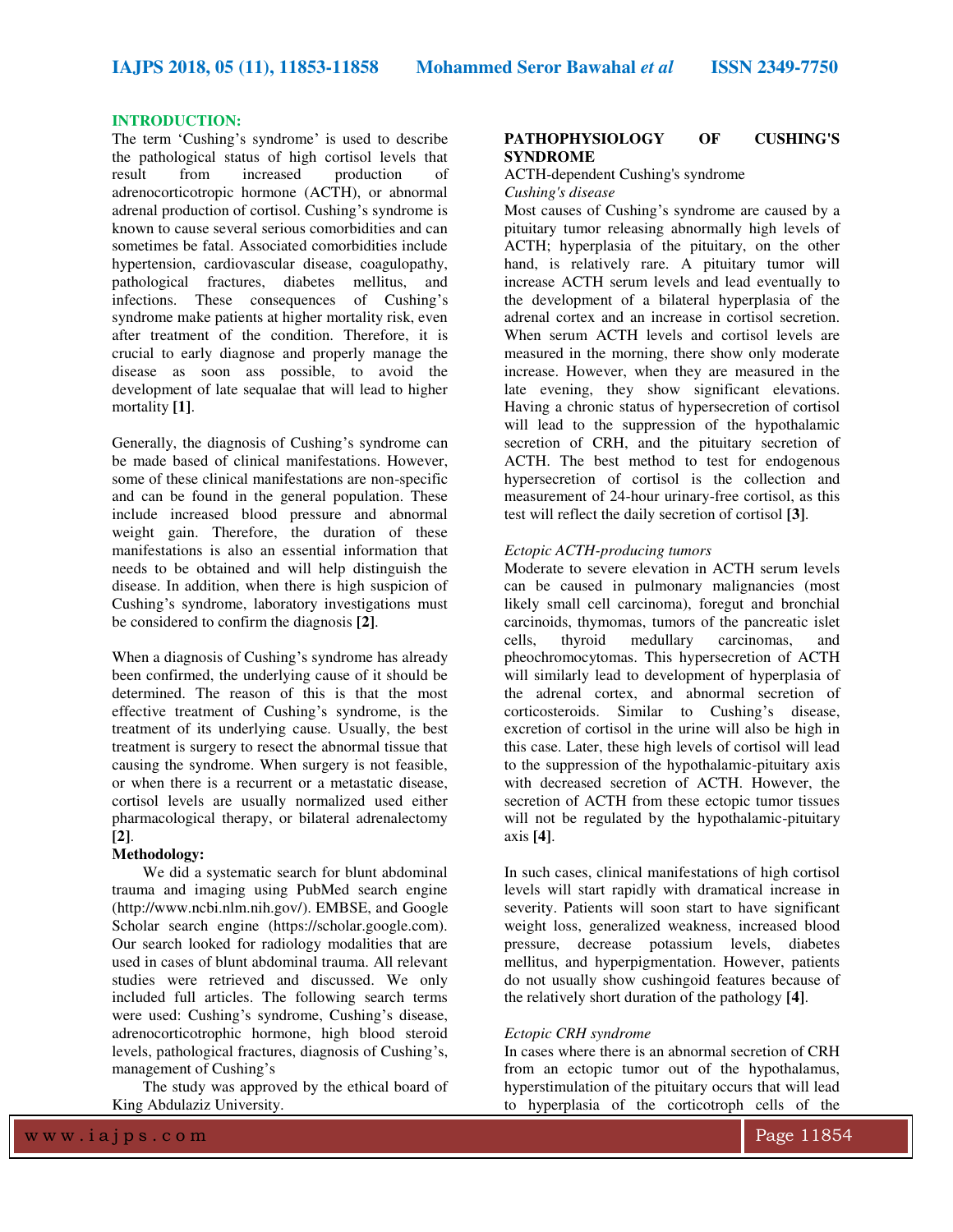pituitary. This will eventually lead to high serum levels of ACTH. All later steps will produce clinical manifestations that are similar to those of an ectopic tumor secreting ACTH **[5]**.

## ACTH-independent Cushing's syndrome *Adrenocortical adenoma*

An adenoma of the adrenal cortex can develop and lead to an elevation of cortisol secretion, which, in turn, will lead to a suppression of both CRH and ACTH secreted by the hypothalamus and the pituitary, respectively. Eventually, both the normal cells in the adrenal cortex, and the pituitary corticotrph cells will become atrophied due to becoming inactive and suppressed. This will cause serum levels of DHEAS and urinary levels of 17 KS to be normal or low. In some cases, adenomas of the adrenal cortex can also produce androgens. However, it is relatively rare for adenomas to produce estrogens **[6]**.

## *Adrenocortical carcinoma*

Generally, carcinomas of the adrenal cortex secrete low levels of cortisol. Therefore, clinical manifestations of Cushing's syndrome are only seen when the size of the carcinoma is large enough to produce high amounts of cortisol **[7]**.

# *Iatrogenic Cushing's syndrome*

Cushing's syndrome can be cause due to iatrogenic causes, which has been recently increasing. This most commonly occurs from the excessive administration of synthetic cortisol. This exogenous administration of cortisol will lead to the inhibition of both CRH and ACTH secretion by the hypothalamus and pituitary, respectively, and will cause bilateral atrophy in the adrenal cortex tissues. Basal serum levels of both ACTH and cortisol will be low. Several diseases are usually associated with Cushing's syndrome including cataracts, pancreatitis, benign intracranial hypertension, glaucoma, and femoral head necrosis. Sudden cessation of exogenous cortisol will most likely lead to the development of secondary insufficiency of the adrenal cortex. This must be managed using cortisol replacement until the hypothalamic-pituitary axis is fully recovered **[8]**.

# **Clinical Picture**

Clinical signs and symptoms of Cushing's syndrome can vary among patients, and usually depend on many factors including age, sex, duration of the disease, underlying cause, and severity. The most common clinical manifestation of Cushing's syndrome is wright gain and central obesity. Central obesity results from the abdominal deposition of visceral fat. It is usually associated with limbs

thinning from atrophy of skeletal muscles. Other typical features of Cushing's syndrome include 'moon face', which is having a rounded plethoric face, and 'buffalo hump', which is a result of abnormal fat deposition in the posterior neck. Purple striae in the lateral abdomen, axillae, and internal thighs can be also observed along with bruising all over the body **[9]**. It is not uncommon to develop gonadal dysfunction; it can occur in up to 75 percent of patients. However, clinical manifestations of this gonadal dysfunction differ according to sex; men will usually develop low libido and erectile dysfunction, whereas females will mainly suffer from irregularities in menstrual cycle. Alopecia and hirsutism are present in a smaller number of females, and usually result from increased androgens levels and, possibly, the concomitant presence of polycystic ovarian syndrome. Both males and females with Cushing's syndrome can develop from infertility **[10]**.

Metabolic syndrome is considered to be one of the most important systemic manifestations that can complicate Cushing's syndrome, being present in up to 75% of patients. It manifests as obesity, diabetes, increased blood pressure and dyslipidemia. Both the metabolic syndrome and coagulopathies that result from Cushing's syndrome are the main cause of increased risk of cardiovascular diseases in these patients, which persists even after treatment of the disease **[11]**.

Half Cushing's syndrome patients can develop nephrolithiasis. However, it is asymptomatic in most cases. In addition, about half of the patients with Cushing's syndrome will later develop osteoporosis which will result in pathological fractures.<br>Osteoporosis usually improves spontaneously usually improves spontaneously following treatment of Cushing's syndrome. However, in some cases, specific treatment is required **[12]**.

Many patients who suffer from Cushing's syndrome can develop psychiatric symptoms or neurologic symptoms. Psychiatric symptoms can include anxiety, depression and psychosis. On the other hand, neurologic symptoms are usually associated with reduced brain volume and manifest as impaired memory and cognition. After treatment of the disease, neurologic symptoms can recover slowly. However, psychiatric symptoms are more likely to persist. This leads to significant impairment in the quality of life of Cushing patients, even those who were completely treated. When occurs in children and adolescents, the most important clinical manifestations of Cushing's syndrome are delayed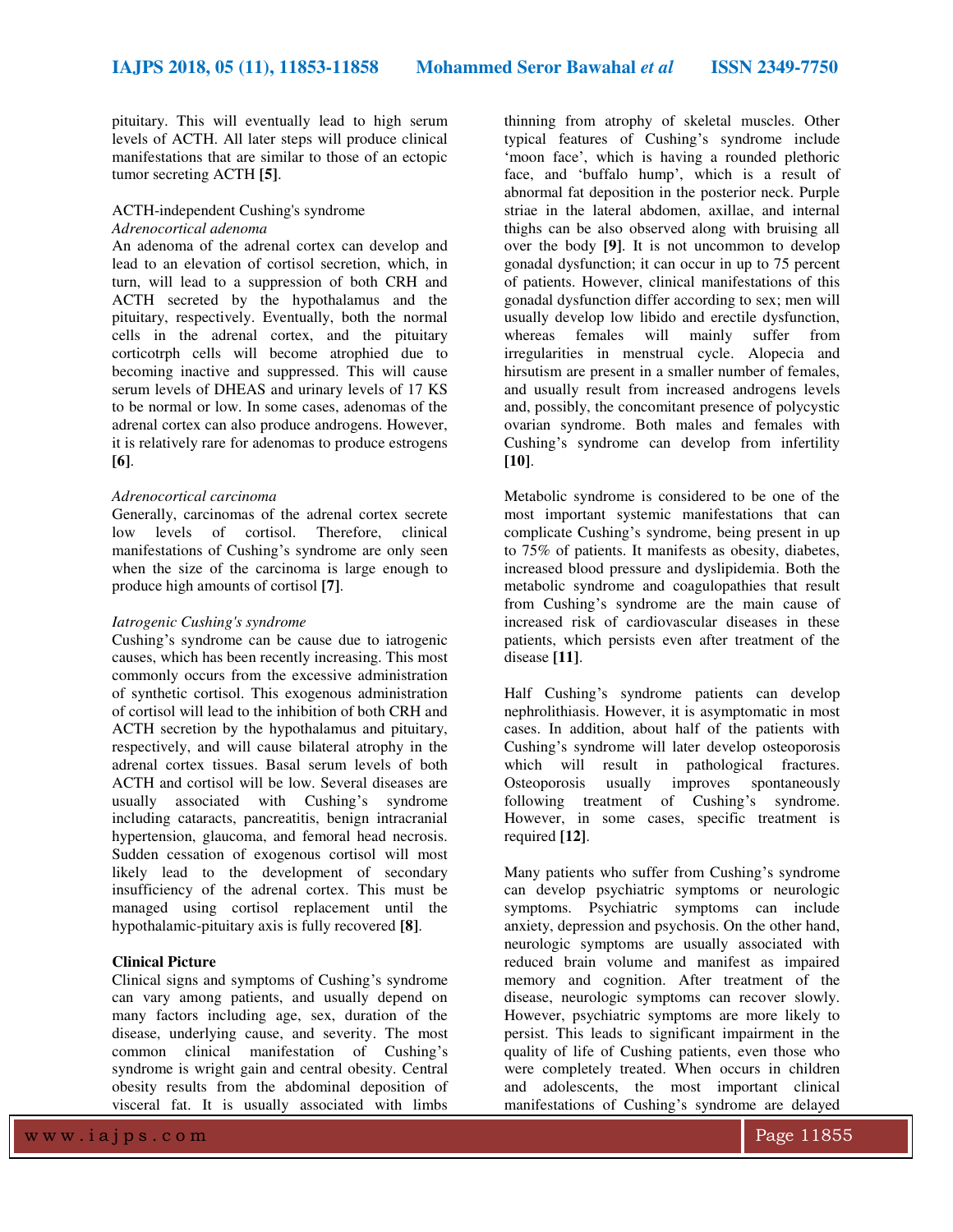growth, delayed puberty, and central obesity **[13]**.

## **Hypertension in Cushing's syndrome**

Patients who have Cushing's syndrome have five times the risk of developing a vascular disease when they are compared to the general population. This is the main cause of significantly higher mortality in this population. A previous study has found that of 25 patients with Cushing's syndrome, eight had atherosclerotic plaques in their carotid arteries. On the other hand, only two of 32 of controls showed similar plaques in their carotid arteries **[14]**.

Generally, Cushing's syndrome patients develop diabetes, increased blood pressure, obesity, and dyslipidemias, all of which are considered to be risk factors for developing cardiovascular diseases. In fact, up to 80% of adults with Cushing's syndrome, and 95% of adults with ectopic Cushing's syndrome will develop hypertension. However, the prevalence of hypertension in children and adolescents with Cushing's syndrome is relatively lower and is about 47%. On the other hand, Cushing's syndrome that develops as a result of iatrogenic intake of cortisol is associated with very low prevalence of hypertension that is about 20% **[15]**.

Generally, and regardless of the presence of Cushing's syndrome, blood pressure levels proportionally correlate with the risk of heart failure, myocardial infarction, strokes, and chronic kidney diseases. A systematic review and meta-analysis of over sixty studies reported that the mortality from a stroke or an ischemic heart disease will double for each 20 mmHg increase in the systolic blood pressure, or each 10 mmHg increase in the diastolic blood pressure. Having such significant impact on morbidity and mortality, hypertension should be always addressed and properly treated in Cushing's syndrome patients **[16]**.

## **Diagnostic tests**

1. Evaluation of the sellar region by using magnetic resonance investigation

This investigation is essential to evaluate the structure and anatomy of the pituitary gland and confirm the presence and exact location of the adenoma before performing a surgery. MRI is considered to be one of the most accurate methods that can detect pituitary adenomas with high sensitivity and specificity **[17]**.

## 2. IPSS with Desmopressin or CRH

This test is performed by the simultaneous injection of desmopressin (or CRH) into bilateral inferior petrous sinuses. This will be followed by measuring

# the basal level of ACTH in the serum **[18]**.

# 3. Overnight Dexamethasone 8 mg

The main use of this test is to distinguish Cushing's syndrome caused from ectopic ACTH secretion from other causes of Cushing's syndrome. It is performed be administrating dexamethasone (2 mg every six hours), then determining levels of cortisol in the serum in the next morning. If this test shows elevated secretion of cortisol, this will indicate the presence of an ectopic ACTH secretion. On the other hand, if this test shows decreased secretion of cortisol, this will indicate the presence of Cushing's disease **[19]**.

## **Treatment**

The goal of treatment in Cushing's disease is the improvement of clinical signs and symptoms. This is mainly achieved by resecting the tumor, decompressing the optic nerve and optic chiasm, restoring normal levels of hormones secretion, and preventing the recurrence of the disease. It is also essential to reserve normal anatomical structure and integrity with avoiding the development of any possible complications. Current protocols for treatment of pituitary adenoma include surgical resection, radiotherapy, and pharmacological therapy **[19]**.

## Medical Management

Despite being the ideal and best treatment modality, surgical resection is not always feasible due to several reasons, or sometimes needs to be delayed. In these cases, pharmacological therapy is indicated until the patient becomes ready for operation. Pharmacological agents usually work on modulating the release of ACTH (like somatostatin and dopamine agonists), inhibiting steroidogenesis (like mitotane, ketoconazole, and metyrapone), or blocking the action of cortisol (like mifepristone). These drugs will usually restore normal cortisol levels, and thus improve hypertension. However, metyrapone is sometimes associated with worsened hypertension due to its effects on the production of mineralocorticoids **[20]**.

Both ketoconazole and metyrapone, which inhibit steroidogenesis, have a rapid action. However, they are only effective for short-term treatment of Cushing's syndrome due to the escape phenomenon associated with them. Due to this limitation, there used is limited to being used as adjuvant therapy following radiation or surgery. On the other hand, mitotane (especially in high doses) does not show the escape phenomenon most often. This could be explained by the adrenolytic effect that mitotane has **[21]**.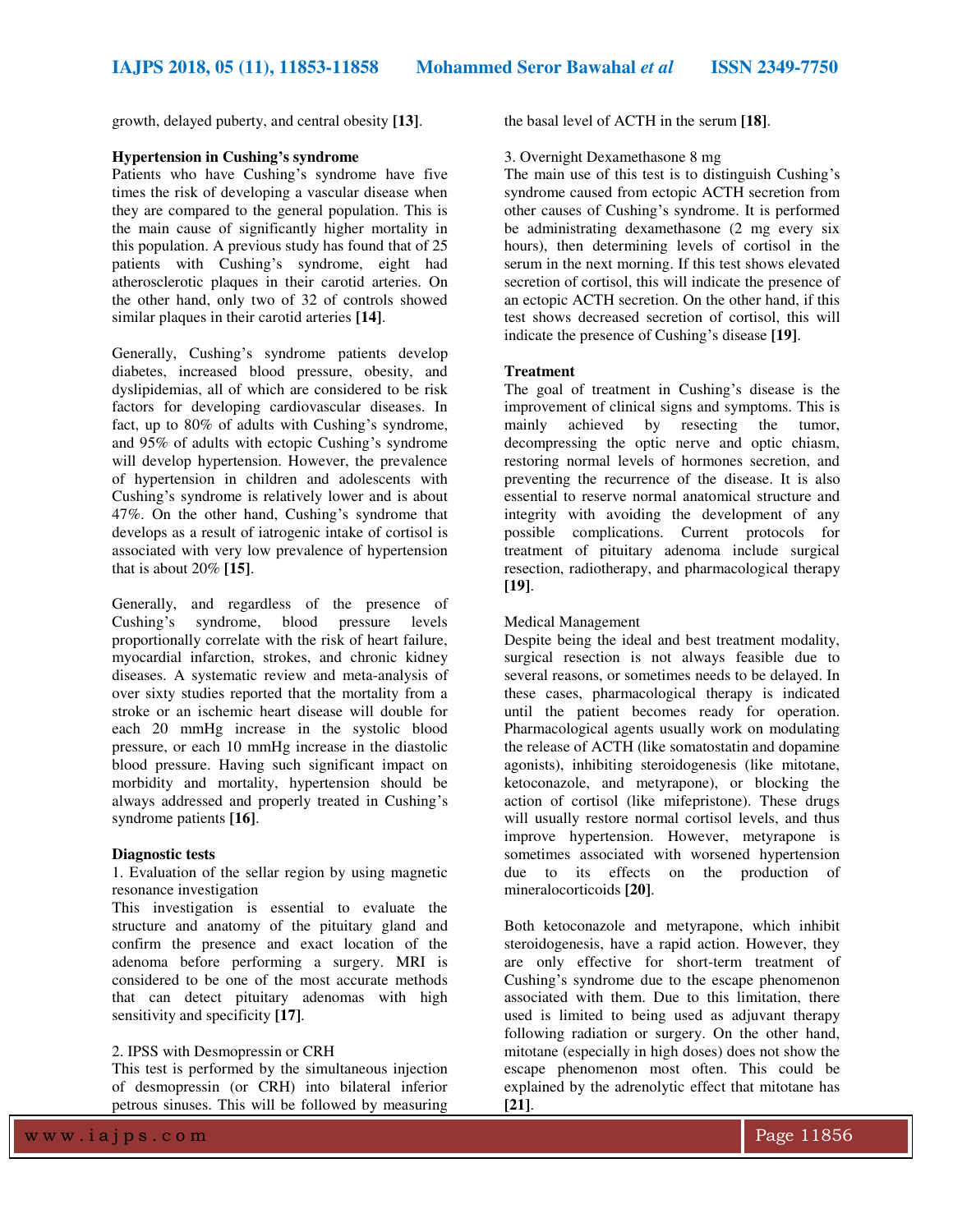Many factors work together to specify the best pharmacotherapeutic agent. When planning chronic treatment of Cushing's syndrome, secondary adrenal<br>insufficiency. Bromocriptine, octreotide. and Bromocriptine, octreotide, cabergoline are generally used due to their effects in inhibiting the secretion of ACTH. Another more recent drug that is being investigated for the same role is SOM230 **[22]**.

In addition to using pharmacological agents that treat hypercortisolemia, it is also essential to administrate drugs to treat hypertension. Generally, in order to be able to establish proper blood pressure control, more than one anti-hypertensive agent. It is recommended to start with and ACE inhibitor or an ARB, as these drugs will target cortisol-induced hypertension. ACEIs and ARBs achieve sufficient blood pressure control in up to 50% of patients who have Cushing's disease. On the other hand, CCBs are usually not effective in cortisol-induced hypertension, but they can be used as an adjuvant therapy to ACEIs. Treating hypertension is generally challenging, and almost impossible to succeed without addressing hypercortisolemia. Hypertension can be difficult to control with antihypertensive agents without normalization of hypercortisolemia **[23]**.

# Surgical treatment of Cushing's syndrome

By far, the most effective modality of treatment for treating Cushing's disease remains to be surgical excision of the tumor. Cushing's disease caused by a pituitary adenoma is globally treated by transsphenoidal resection which has a success rate that can reach up to 97%. When treating primary adrenal hypercortisolemia, unilateral adrenalectomy or bilateral adrenalectomy can be performed. Even in tumors that cause ectopic secretion of ACTH, surgery is the best treatment modality when the tumor is nonmetastatic and localized. On the other hand, id the tumor cannot be found, or if all the previous measurements failed, bilateral adrenalectomy could achieve cure of Cushing's syndrome **[24]**.

In some cases, some patients with Cushing's syndrome do not return to their basal blood pressure levels, even after surgery for the disease. In fact, previous reports suggest that up to one third of adult patients will continue to have hypertension following curative surgery **[25]**.

The main factor that correlates with persistent high blood pressure, is the duration of Cushing's syndrome before undergoing surgery. Severity of Cushing's syndrome, on the other hand, does not play a significant role in this. However, this is different in children and adolescents who show complete recovery of hypertension and return to their basal blood pressure levels within a year following surgical treatment of Cushing's syndrome. It is still unknown why young patients are less likely to develop persistent hypertension **[26]**.

### Radiotherapy

Patients who suffer from a persistent increase in cortisol levels even after undergoing surgery can be administrated tumor-directed radiotherapy. Despite being highly effective, this modality of treatment can be associated with the development of late permeant hypopituitarism **[27]**.

## **CONCLUSION:**

Cushing's syndrome is the result of any long-term pathology that leads to high levels of circulating cortisol in the bloodstream. Up to 80% of patients with Cushing's syndrome can have hypertension which will lead to significant increase in both morbidity and mortality if left untreated. The mechanisms by which Cushing's syndrome causes hypertension yet remains a debatable issue, with several theories present to explain it. Due to its associated increase in mortality and morbidity, it is essential to control blood pressure in patients with Cushing's syndrome. Surgical resection remains the most ideal treatment modality in the treatment of most causes of Cushing's syndrome.

#### **REFERENCES:**

- **1. Nieman LK** *et al.* **(2008):** The diagnosis of Cushing's syndrome: an Endocrine Society Clinical Practice Guideline. J Clin Endocrinol Metab, 93: 1526-1540.
- **2. Nieman LK** *et al.* **(2015):** Treatment of Cushing's Syndrome: An Endocrine Society Clinical Practice Guideline. J Clin Endocrinol Metab, 100: 2807-2831.
- **3. Fehm HL, Voigt KH (1979):** Pathophysiology of Cushing's disease. Pathobiol Annu, 9: 225-255.
- **4. Dall'Asta C, Santambrogio L, Castellani M, Ambrosi B (2002):** Difficulties in diagnosis and treatment of ectopic ACTH-producing tumors of the chest. Eur J Cardiothorac Surg, 21: 149-151.
- **5. Shahani S, Nudelman RJ, Nalini R, Kim HS, Samson SL (2010):** Ectopic corticotropinreleasing hormone (CRH) syndrome from metastatic small cell carcinoma: a case report and review of the literature. Diagn Pathol, 5: 56.
- **6. Komiya I** *et al.* **(1985):** Black (or brown) adrenal cortical adenoma: its characteristic features on computed tomography and endocrine data. J Clin Endocrinol Metab, 61: 711-717.